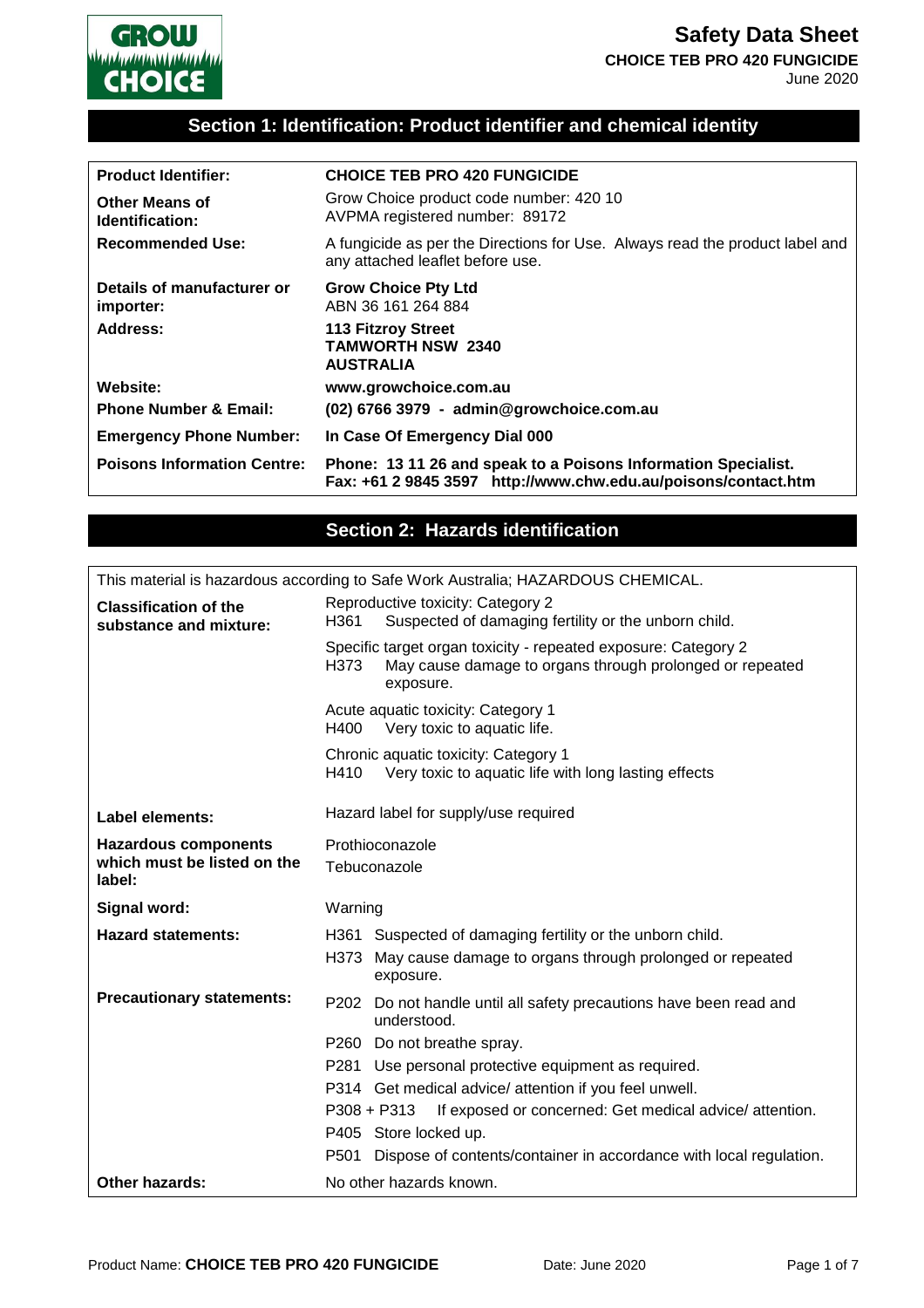### **Section 3: Composition and information on ingredients**

### **Chemical nature**

Prothioconazole: Tebuconazole 210:210g/l Suspension concentrate (=flowable concentrate)(SC)

| <b>Chemical name</b>                                                                    | <b>CAS No</b> | <b>Concentration [%]</b> |
|-----------------------------------------------------------------------------------------|---------------|--------------------------|
| Prothioconazole                                                                         | 178928-70-6   | 18.75                    |
| Tebuconazole                                                                            | 107534-96-3   | 18.75                    |
| Glycerine                                                                               | $56 - 81 - 5$ | 3.00                     |
| 1,2-Benzisothiazol-3(2H)-one                                                            | 2634-33-5     | $>= 0.005 - \le 0.05$    |
| Mixture of: 5-chloro-2-methyl-4-isothiazolin-3-one<br>and 2-methyl-4-isothiazolin-3-one | 55965-84-9    | $>= 0.0002 - \le 0.0015$ |
| Other ingredients (non-hazardous) to 100%                                               |               |                          |

# **Section 4: First aid measures**

| In Case Of Emergency Dial 000 and/or Poisons Information Centre: Phone: 13 11 26 and speak to a<br>Poisons Information Specialist. Take this SDS and or DFU/Label with you or when calling the Poisons<br><b>Information Centre.</b> |                                                                                                                                                                                                                                                   |  |
|--------------------------------------------------------------------------------------------------------------------------------------------------------------------------------------------------------------------------------------|---------------------------------------------------------------------------------------------------------------------------------------------------------------------------------------------------------------------------------------------------|--|
| Inhalation:                                                                                                                                                                                                                          | Move the victim to fresh air and keep at rest. Call a physician or poison control<br>centre immediately.                                                                                                                                          |  |
| <b>Skin contact:</b>                                                                                                                                                                                                                 | Take off contaminated clothing and shoes immediately. Wash off thoroughly<br>with plenty of soap and water, if available with polyethyleneglycol 400,<br>subsequently rinse with water. Call a physician or poison control centre<br>immediately. |  |
| Eye contact:                                                                                                                                                                                                                         | Hold eye open and rinse slowly and gently with water for 15-20 minutes. Call<br>a physician or poison control centre immediately.                                                                                                                 |  |
| Ingestion:                                                                                                                                                                                                                           | Rinse mouth. Do NOT induce vomiting. Keep patient warm and at rest. Never<br>give anything by mouth to an unconscious person. Call a physician or poison<br>control centre immediately.                                                           |  |
| <b>Most important symptoms</b><br>and effects, both acute and<br>delayed:                                                                                                                                                            | To date, no symptoms are known.                                                                                                                                                                                                                   |  |
| immediate<br><b>Indication</b><br>оf<br>medical<br>attention<br>and<br>special treatment needed:                                                                                                                                     | Gastric lavage is not normally required. However, if a significant amount<br>(more than a mouthful) has been ingested, administer activated charcoal and<br>sodium sulphate. There is no specific antidote. Treat symptomatically.                |  |

# **Section 5: Fire fighting measures**

| <b>Suitable Extinguishing</b><br><b>Equipment:</b>                      | Water, Foam, Carbon dioxide (CO2), Dry chemical.                                                                                                                                                                                                                                                                                            |
|-------------------------------------------------------------------------|---------------------------------------------------------------------------------------------------------------------------------------------------------------------------------------------------------------------------------------------------------------------------------------------------------------------------------------------|
| Specific hazards arising<br>from the substance or<br>mixture:           | In the event of fire the following may be released: Hydrogen chloride (HCI),<br>Hydrogen cyanide (hydrocyanic acid), Carbon monoxide (CO), Sulphur oxides,<br>Nitrogen oxides (NOx).                                                                                                                                                        |
| <b>Special Protective Equipment</b><br>& Precautions for Fire Fighters: | Wear self-contained breathing apparatus and protective suit.                                                                                                                                                                                                                                                                                |
| <b>Further information:</b>                                             | Evacuate personnel to safe areas. Remove product from areas of fire, or<br>otherwise cool containers with water in order to avoid pressure being built up<br>due to heat. Whenever possible, contain fire-fighting water by diking area with<br>sand or earth. Do not allow run-off from fire fighting to enter drains or water<br>courses. |
| <b>Hazchem Code:</b>                                                    | $\cdot$ 3Z                                                                                                                                                                                                                                                                                                                                  |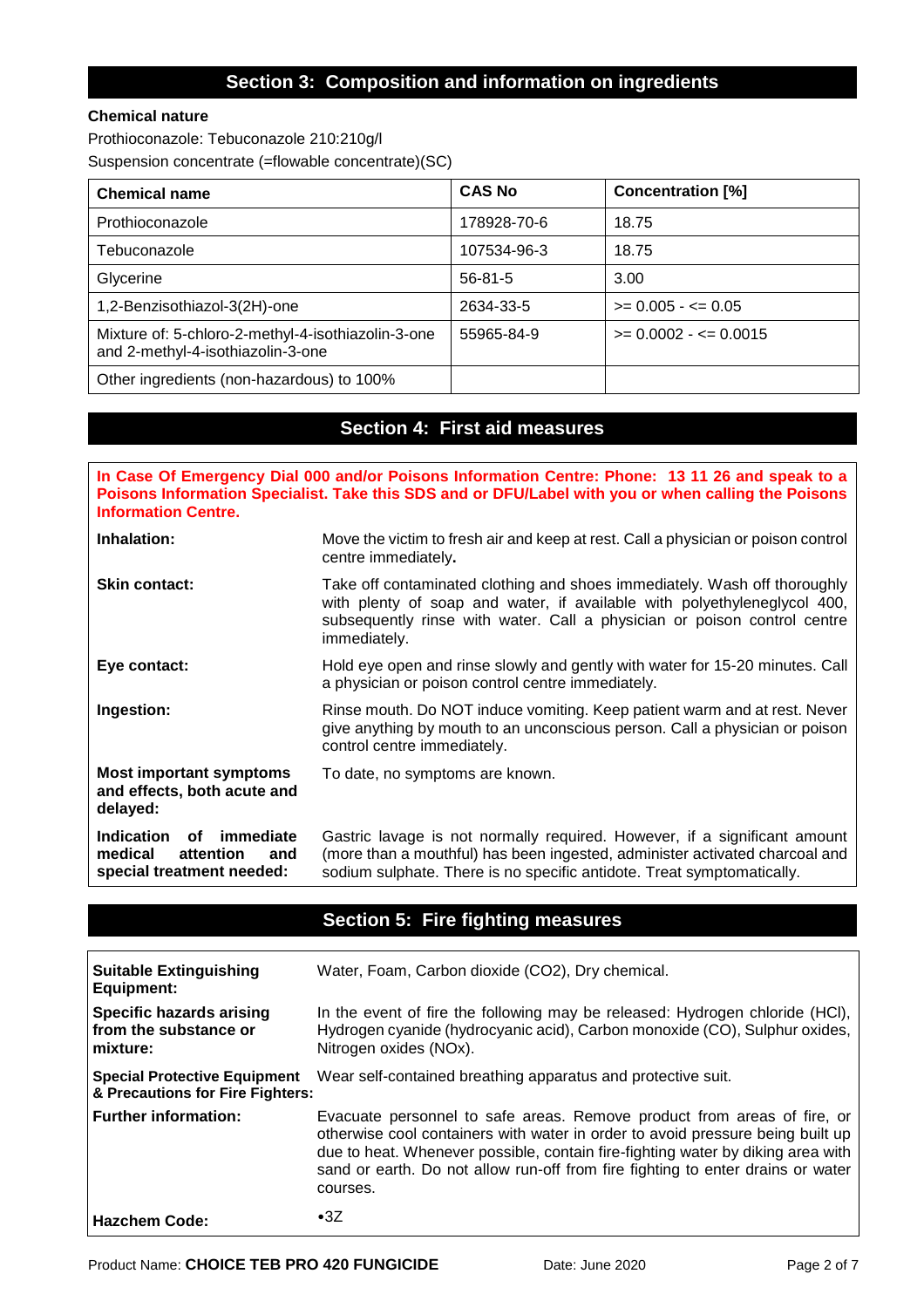### **Section 6: Accidental release measures**

| Personal<br>precautions,<br>protective equipment and<br>emergency procedures: | Avoid contact with spilled product or contaminated surfaces. When dealing<br>with a spillage do not eat, drink or smoke. Keep unauthorised people away.<br>Use personal protective equipment.                                                                                                  |
|-------------------------------------------------------------------------------|------------------------------------------------------------------------------------------------------------------------------------------------------------------------------------------------------------------------------------------------------------------------------------------------|
| <b>Environmental precautions:</b>                                             | Contain contaminated water and fire fighting water. Do not allow to get into<br>surface water, drains and ground water. If the product contaminates rivers<br>and lakes or drains inform respective authorities.                                                                               |
| Methods and materials for<br>containment and cleaning<br>up:                  | Soak up with inert absorbent material (e.g. sand, silica gel, acid binder,<br>universal binder, sawdust). Collect and transfer the product into a properly<br>labelled and tightly closed container. Clean contaminated floors and objects<br>thoroughly, observing environmental regulations. |
| <b>Reference to other sections:</b>                                           | Information regarding safe handling, see section 7.<br>Information regarding personal protective equipment, see section 8.<br>Information regarding waste disposal, see section 13.                                                                                                            |

### **Section 7: Handling and storage**

This material is a Scheduled Poison S5 and must be stored, maintained and used in accordance with the relevant regulations.

| Advice on safe handling:                                            | Handle and open container in a manner as to prevent spillage. Use only in<br>area provided with appropriate exhaust ventilation.                                                                                                                                                                                                                                                                                                           |
|---------------------------------------------------------------------|--------------------------------------------------------------------------------------------------------------------------------------------------------------------------------------------------------------------------------------------------------------------------------------------------------------------------------------------------------------------------------------------------------------------------------------------|
| <b>Hygiene measures:</b>                                            | Wash hands thoroughly with soap and water after handling and before<br>eating, drinking, chewing gum, using tobacco, using the toilet or applying<br>cosmetics. Remove Personal Protective Equipment (PPE) immediately after<br>handling this product. Before removing gloves clean them with soap and<br>water. Remove soiled clothing immediately and clean thoroughly before<br>using again. Wash thoroughly and put on clean clothing. |
| Conditions for safe storage,<br>including any<br>incompatibilities: | Store in a cool, dry place and in such a manner as to prevent cross<br>contamination with other crop protection products, fertilizers, food, and feed.<br>Store in original container and out of the reach of children, preferably in a<br>locked storage area. Protect from freezing.                                                                                                                                                     |

### **Section 8: Exposure controls and personal protection**

### **Control Parameters:**

| <b>Components</b>             | <b>CAS No</b> | <b>Control parameters</b>  | <b>Update</b> | <b>Basis</b> |
|-------------------------------|---------------|----------------------------|---------------|--------------|
| Prothioconazole               | 178928-70-6   | 1.4 $mg/m3$<br>(SK-ABS)    |               |              |
| Tebuconazole                  | 107534-96-3   | $0.2$ mg/m $3$<br>(SK-ABS) |               |              |
| Glycerine<br>(Inhalable mist) | $56 - 81 - 5$ | $10$ mg/m $3$<br>(TWA)     | 12 2011       | AU NOEL      |

| <b>Respiratory protection:</b> | Use respiratory protection for organic vapours.                                                                                                                                                                                                                                                                                             |  |
|--------------------------------|---------------------------------------------------------------------------------------------------------------------------------------------------------------------------------------------------------------------------------------------------------------------------------------------------------------------------------------------|--|
|                                | Respiratory protection should only be used to control residual risk of short<br>duration activities, when all reasonably practicable steps have been taken to<br>reduce exposure at source e.g. containment and/or local extract ventilation.<br>Always follow respirator manufacturer's instructions regarding wearing and<br>maintenance. |  |
| Hand protection:               | Chemical resistant nitrile rubber gloves.                                                                                                                                                                                                                                                                                                   |  |
| Eye protection:                | Goggles.                                                                                                                                                                                                                                                                                                                                    |  |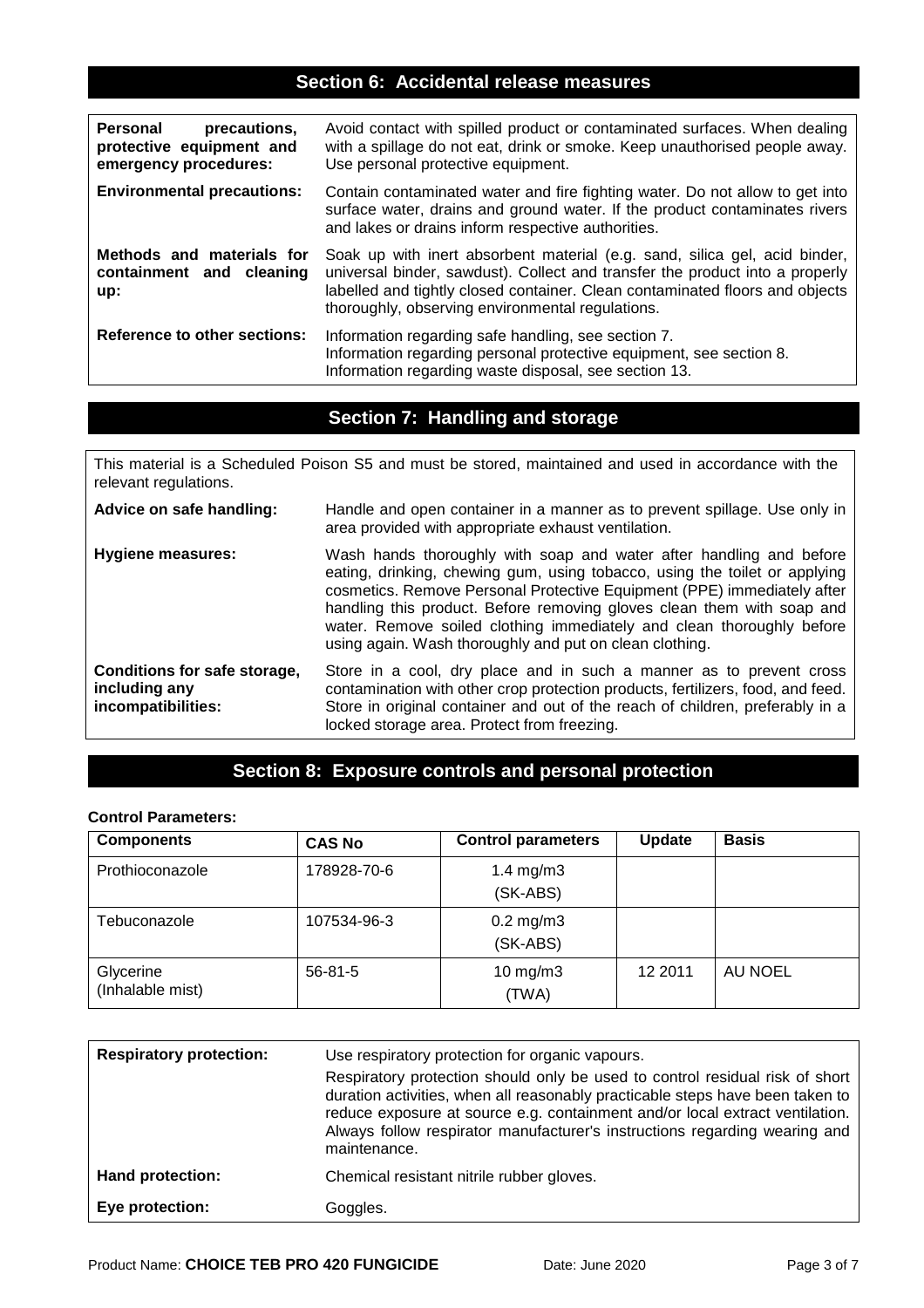| Skin and body protection:   | Wear long-sleeved shirt and long pants and shoes plus socks.<br>Wear two layers of clothing wherever possible. Polyester/cotton or cotton<br>overalls should be worn under chemical protection suit and should be<br>professionally laundered frequently. |
|-----------------------------|-----------------------------------------------------------------------------------------------------------------------------------------------------------------------------------------------------------------------------------------------------------|
| <b>General protective</b>   | In normal use and handling conditions please refer to the label and/or leaflet.                                                                                                                                                                           |
| measures:                   | In all other cases the above mentioned recommendations would apply.                                                                                                                                                                                       |
| <b>Engineering Controls</b> | Handle and open container in a manner as to prevent spillage. Use only in                                                                                                                                                                                 |
| Advice on safe handling:    | area provided with appropriate exhaust ventilation.                                                                                                                                                                                                       |

### **Section 9: Physical and chemical properties**

### **Information on basic physical and chemical properties:**

| Appearance:                                                   |                            | White to light beige suspension                                                                                                                         | <b>Flash Point:</b> | Not relevant; aqueous solution     |
|---------------------------------------------------------------|----------------------------|---------------------------------------------------------------------------------------------------------------------------------------------------------|---------------------|------------------------------------|
| pH:                                                           | 6.5 - 8.5 at 100 % (23 °C) |                                                                                                                                                         | Density:            | ca. 1.12 g/cm <sup>3</sup> at 20°C |
| <b>Partitioning coefficient</b><br>n-octanol/water (log Pow): |                            | Prothioconazole: log Pow: 3.82 at 20°C<br>Tebuconazole: log Pow: 3.7                                                                                    |                     |                                    |
| Viscosity, dynamic:                                           |                            | 100 - 300 mPa.s at 20°C Velocity gradient 20 /s<br>50 - 120 mPa.s at 20°C Velocity gradient 100 /s<br>150 - 350 mPa.s at 20°C Velocity gradient 39.1 /s |                     |                                    |

**Other information:** Further safety related physical-chemical data are not known.

# **Section 10: Stability and reactivity**

| <b>Reactivity</b><br><b>Thermal decomposition:</b> | Stable under normal conditions.                                                                                              |
|----------------------------------------------------|------------------------------------------------------------------------------------------------------------------------------|
| <b>Chemical stability:</b>                         | Stable under recommended storage conditions.                                                                                 |
| <b>Possibility of hazardous</b><br>reactions:      | No hazardous reactions when stored and handled according to prescribed<br>instructions. Stable under normal conditions.      |
| <b>Conditions to avoid:</b>                        | Heat, flames and sparks.<br>Elevated temperatures.                                                                           |
| Incompatible materials:                            | Incompatible with oxidizing agents.                                                                                          |
| <b>Hazardous decomposition</b><br>products:        | Hydrogen chloride (HCI)<br>Hydrogen cyanide (hydrocyanic acid)<br>Carbon monoxide<br>Sulphur oxides<br>Nitrogen oxides (NOx) |

# **Section 11: Toxicological information**

| <b>Acute toxicity - oral</b>      | LD50 (Rat) $> 2,000$ mg/kg                                                                                                                     |
|-----------------------------------|------------------------------------------------------------------------------------------------------------------------------------------------|
| <b>Acute inhalation toxicity:</b> | $LC50$ (Rat) > 2.18 mg/l<br>Exposure time: 4 h<br>Determined in the form of liquid aerosol.<br>Highest attainable concentration.<br>No deaths. |
| <b>Acute dermal toxicity:</b>     | LD50 (Rat) $> 5,050$ mg/kg                                                                                                                     |
| <b>Skin irritation:</b>           | No skin irritation (Rabbit)                                                                                                                    |
| Eye irritation:                   | Minimally irritating (Rabbit)                                                                                                                  |
| Sensitisation:                    | Non-sensitising (Guinea pig)                                                                                                                   |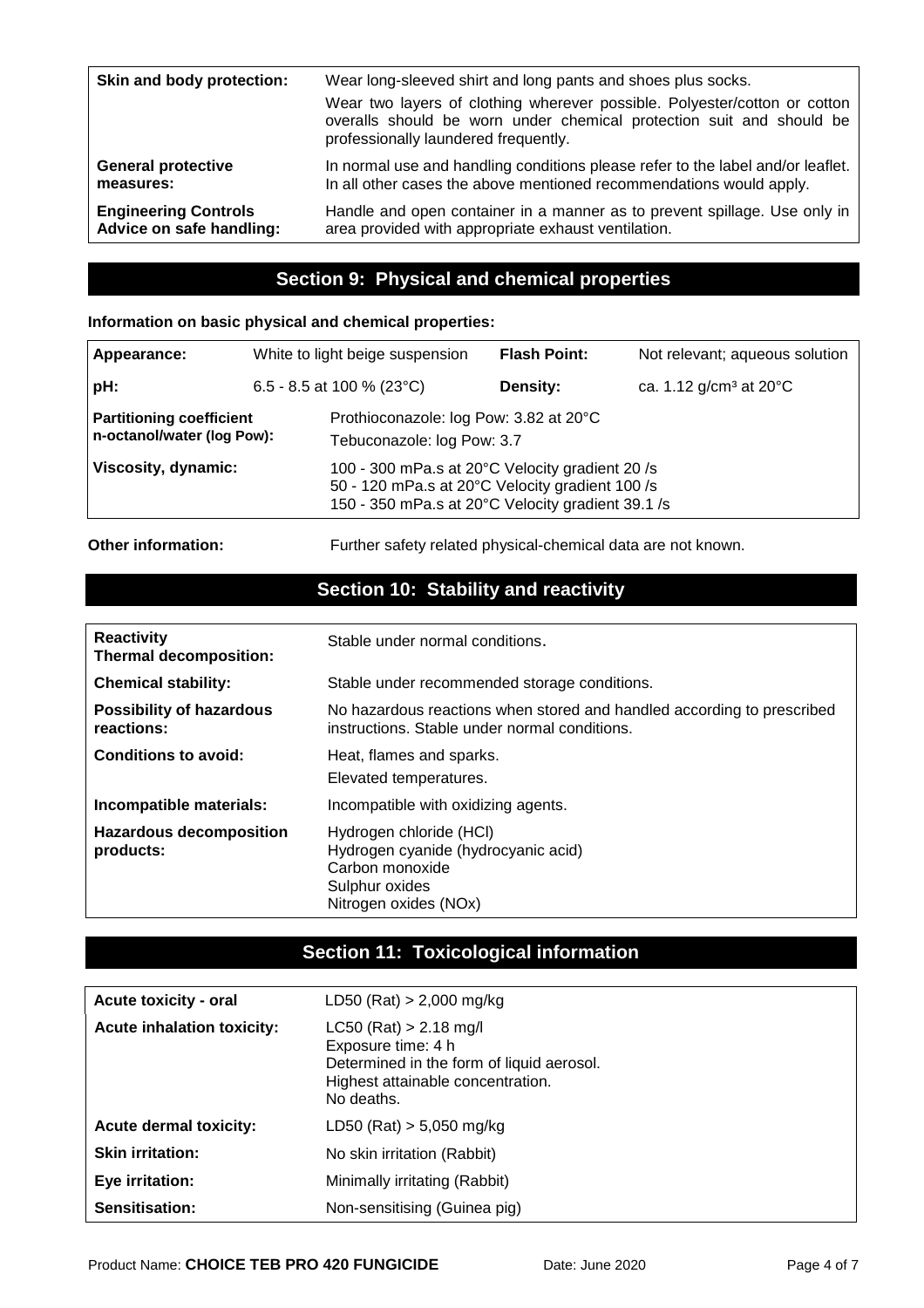| <b>Assessment mutagenicity:</b>                                                  | Prothioconazole was not mutagenic or genotoxic based on the overall weight<br>of evidence in a battery of in vitro and in vivo tests.<br>Tebuconazole was not mutagenic or genotoxic in a battery of in vitro and in<br>vivo tests.                                                                                                                                                                                                                          |  |
|----------------------------------------------------------------------------------|--------------------------------------------------------------------------------------------------------------------------------------------------------------------------------------------------------------------------------------------------------------------------------------------------------------------------------------------------------------------------------------------------------------------------------------------------------------|--|
| <b>Assessment</b><br>carcinogenicity:                                            | Prothioconazole was not carcinogenic in lifetime feeding studies in rats and<br>mice.<br>Tebuconazole caused at high dose levels an increased incidence of tumours<br>in mice in the following organ(s): Liver. The mechanism of tumour formation<br>is not considered to be relevant to man.                                                                                                                                                                |  |
| <b>Assessment toxicity to</b><br>reproduction:                                   | Prothioconazole caused reproduction toxicity in a two-generation study in<br>rats only at dose levels also toxic to the parent animals. The reproduction<br>toxicity seen with Prothioconazole is related to parental toxicity.<br>Tebuconazole caused reproduction toxicity in a two-generation study in rats<br>only at dose levels also toxic to the parent animals. The reproduction toxicity<br>seen with Tebuconazole is related to parental toxicity. |  |
| <b>Assessment developmental</b><br>toxicity:                                     | Prothioconazole caused developmental toxicity only at dose levels toxic to<br>the dams. The developmental effects seen with Prothioconazole are related<br>to maternal toxicity.<br>Tebuconazole caused developmental toxicity only at dose levels toxic to the<br>dams. Tebuconazole caused an increased incidence of post implantation<br>losses, an increased incidence of non-specific malformations.                                                    |  |
| <b>Assessment STOT Specific</b><br>target organ toxicity - single<br>exposure:   | Prothioconazole: Based on available data, the classification criteria are not<br>met.<br>Tebuconazole: Based on available data, the classification criteria are not met.                                                                                                                                                                                                                                                                                     |  |
| <b>Assessment STOT Specific</b><br>target organ toxicity -<br>repeated exposure: | Prothioconazole did not cause specific target organ toxicity in experimental<br>animal studies.<br>Tebuconazole did not cause specific target organ toxicity in experimental<br>animal studies.                                                                                                                                                                                                                                                              |  |
| <b>Aspiration hazard:</b>                                                        | Based on available data, the classification criteria are not met.                                                                                                                                                                                                                                                                                                                                                                                            |  |
| Information on likely routes<br>of exposure:                                     | Harmful if inhaled.<br>May cause skin irritation. May be harmful if absorbed through skin.<br>May cause eye irritation.<br>Harmful if swallowed.                                                                                                                                                                                                                                                                                                             |  |
| <b>Early onset symptoms</b><br>related to exposure:                              | Refer to Section 4.                                                                                                                                                                                                                                                                                                                                                                                                                                          |  |
| Delayed health effects from<br>exposure:                                         | Refer to Section 11.                                                                                                                                                                                                                                                                                                                                                                                                                                         |  |
| <b>Exposure levels and health</b><br>effects:                                    | Refer to Section 4.                                                                                                                                                                                                                                                                                                                                                                                                                                          |  |
| Interactive effects:                                                             | Not known.                                                                                                                                                                                                                                                                                                                                                                                                                                                   |  |
| When specific chemical data<br>is not available:                                 | Not applicable.                                                                                                                                                                                                                                                                                                                                                                                                                                              |  |
| <b>Mixture of chemicals:</b>                                                     | Refer to Section 2.1.                                                                                                                                                                                                                                                                                                                                                                                                                                        |  |
| <b>Further information:</b>                                                      | No further toxicological information is available.                                                                                                                                                                                                                                                                                                                                                                                                           |  |

# **Section 12: Ecological information**

| Toxicity to fish: | LC50 (Oncorhynchus mykiss (rainbow trout)) 1.83 mg/l<br>Exposure time: 96 h<br>The value mentioned relates to the active ingredient prothioconazole. |
|-------------------|------------------------------------------------------------------------------------------------------------------------------------------------------|
|                   | LC50 (Oncorhynchus mykiss (rainbow trout)) 5.7 mg/l<br>Exposure time: 96 h<br>The value mentioned relates to the active ingredient tebuconazole.     |
|                   | LC50 (Oncorhynchus mykiss (rainbow trout)) 4.4 mg/l<br>Exposure time: 96 h<br>The value mentioned relates to the active ingredient tebuconazole.     |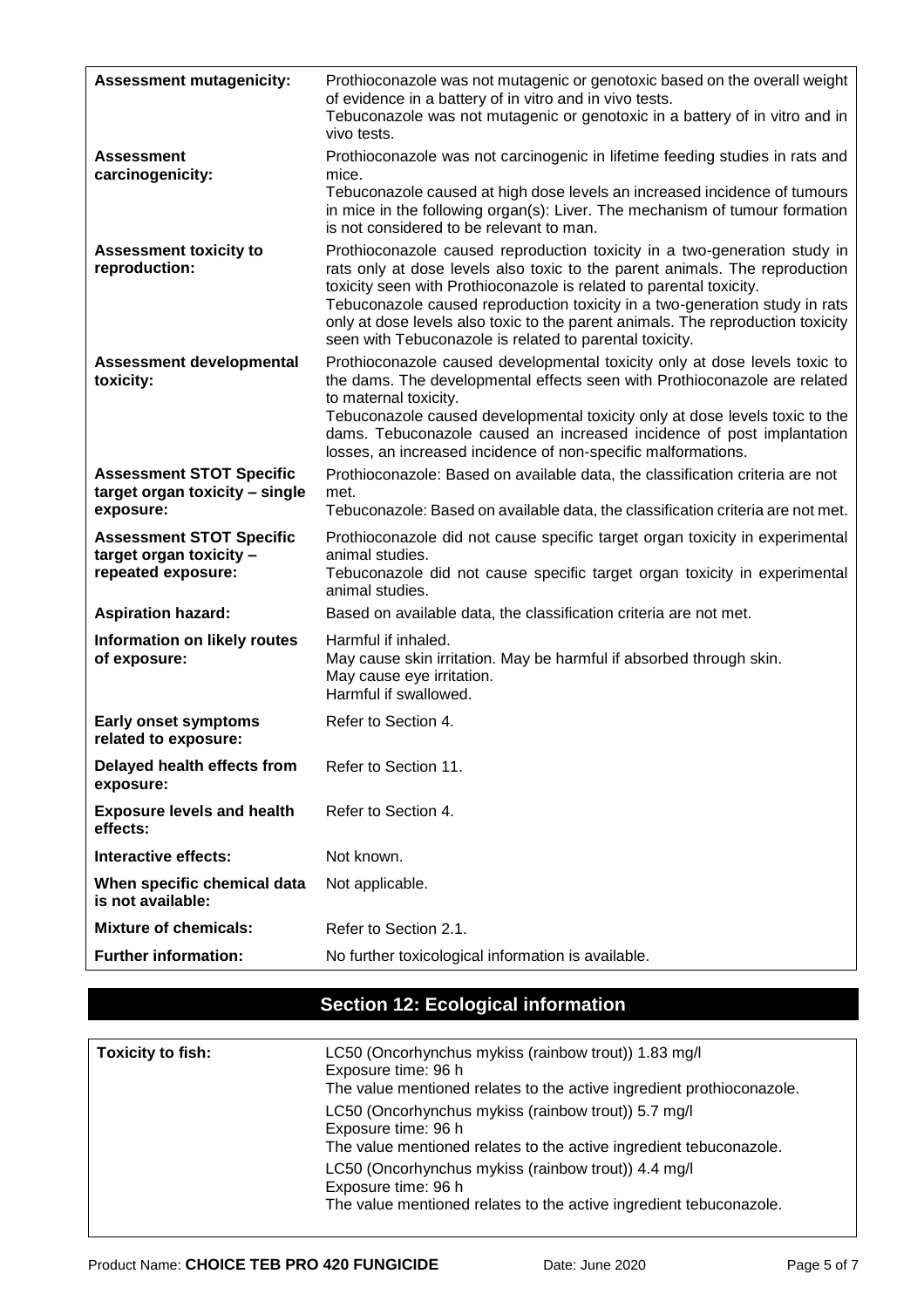| <b>Toxicity to aquatic</b><br>invertebrates: | LC50 (Daphnia magna (Water flea)) 1.3 mg/l<br>Exposure time: 48 h<br>The value mentioned relates to the active ingredient prothioconazole.<br>LC50 (Daphnia magna (Water flea)) 4.2 mg/l<br>Exposure time: 48 h<br>The value mentioned relates to the active ingredient tebuconazole.                                              |
|----------------------------------------------|------------------------------------------------------------------------------------------------------------------------------------------------------------------------------------------------------------------------------------------------------------------------------------------------------------------------------------|
| <b>Toxicity to aquatic plants:</b>           | EC50 (Raphidocelis subcapitata (freshwater green alga)) 2.18 mg/l<br>Exposure time: 72 h<br>The value mentioned relates to the active ingredient prothioconazole.<br>EC50 (Raphidocelis subcapitata (freshwater green alga)) 3.8 mg/l<br>Exposure time: 72 h<br>The value mentioned relates to the active ingredient tebuconazole. |
| <b>Toxicity to other organisms:</b>          | LD50 (Colinus virginianus (Bobwhite quail)) > 2,000 mg/kg<br>The value mentioned relates to the active ingredient prothioconazole.<br>LD50 (Colinus virginianus (Bobwhite quail)) 1,988 mg/kg<br>The value mentioned relates to the active ingredient tebuconazole.                                                                |
| <b>Biodegradability:</b>                     | Prothioconazole: Not rapidly biodegradable.<br>Tebuconazole: Not rapidly biodegradable.                                                                                                                                                                                                                                            |
| Koc:                                         | Prothioconazole: Koc: 1765; log Koc: < 3<br>Tebuconazole: Koc: 769                                                                                                                                                                                                                                                                 |
| <b>Bioaccumulative potential:</b>            | Prothioconazole: Bioconcentration factor (BCF) 19<br>Does not bioaccumulate.<br>Tebuconazole: Bioconcentration factor (BCF) 35 - 59<br>Does not bioaccumulate.                                                                                                                                                                     |
| <b>Mobility in soil:</b>                     | Prothioconazole: Slightly mobile in soils<br>Tebuconazole: Slightly mobile in soils                                                                                                                                                                                                                                                |
| <b>Additional ecological</b><br>information: | No other effects to be mentioned.                                                                                                                                                                                                                                                                                                  |

### **Section 13: Disposal considerations**

Metal drums and plastic containers:

Triple or preferably pressure rinse containers before disposal. Add rinsings to spray tank. Do not dispose of undiluted chemicals on site. If recycling, replace cap and return clean containers to recycler or designated collection point. If not recycling, break, crush or puncture and bury empty containers in a local authority landfill. If no landfill is available, bury the containers below 500mm in a disposal pit specifically marked and set up for this purpose clear of waterways, desirable vegetation and tree roots. Empty containers and product should not be burnt.

Do not reuse container for any other purpose.

# **Section 14: Transport information**

#### **ADG**

| UN number:                          | 3082                                                                                            | Packing group:          |      |
|-------------------------------------|-------------------------------------------------------------------------------------------------|-------------------------|------|
| <b>Hazard class:</b>                | 9                                                                                               | <b>Subsidiary Risk:</b> | None |
| <b>Description of the</b><br>goods: | ENVIRONMENTALLY HAZARDOUS SUBSTANCE, LIQUID, N.O.S.<br>(TEBUCONAZOLE, PROTHIOCONAZOLE SOLUTION) |                         |      |
| <b>Hazchem Code:</b>                | •3Z                                                                                             |                         |      |

According to AU01, Environmentally Hazardous Substances in packagings, IBC or any other receptacle not exceeding 500 kg or 500 L are not subject to the ADG Code.